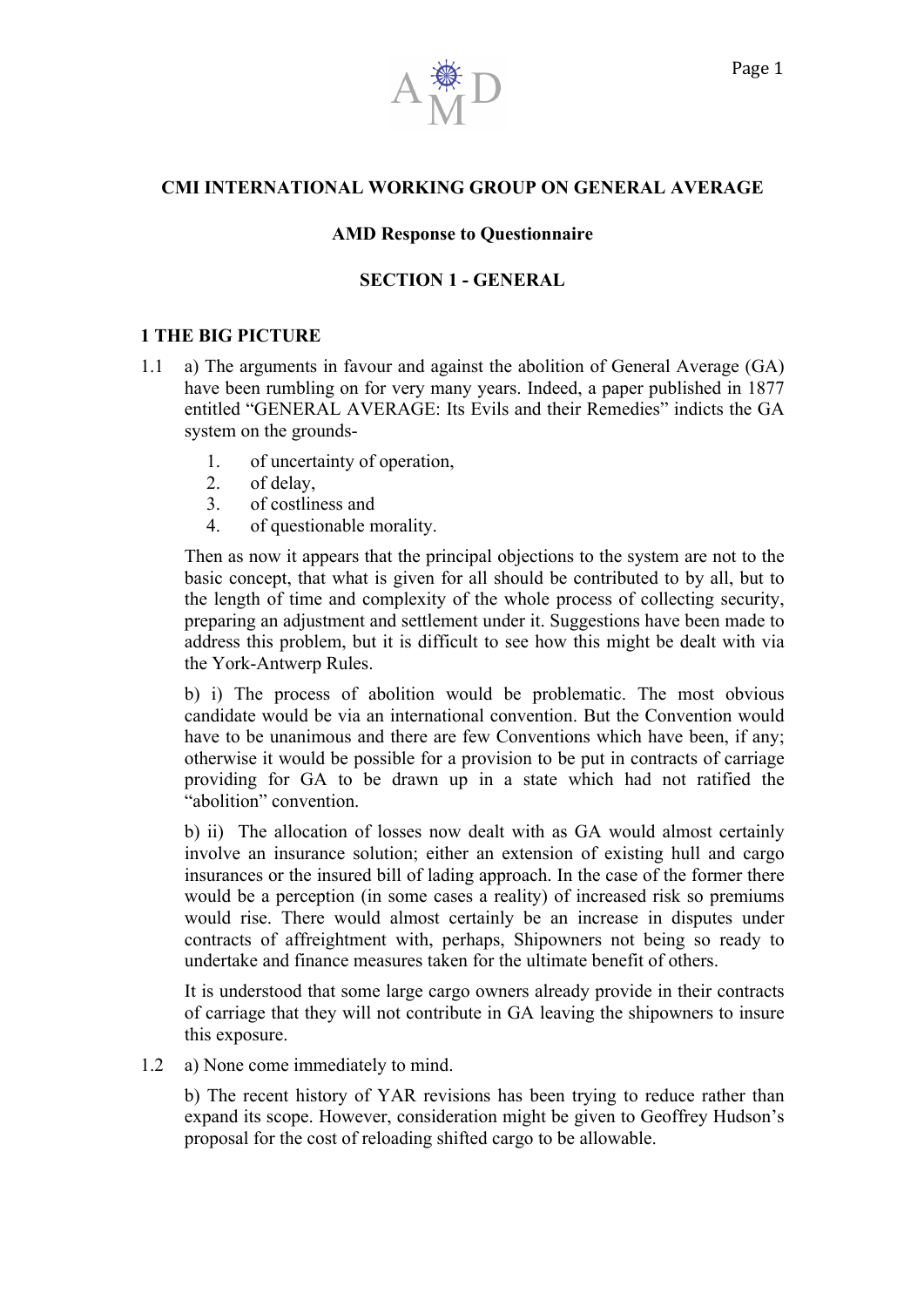

#### 2. **ROTTERDAM RULES**

- a) It is not considered that the YAR should be amended to reflect the changes in approach proposed by the Rotterdam Rules. In fact, like all other earlier conventions concerning Carriage of Goods by Sea they do not have any impact on GA and the YAR. They concern the ability of creditors under an adjustment to recover a contribution or otherwise.
- b) The text refers to "difficult decisions" about collecting GA and Salvage security. This is nothing new. But however obvious it may appear that cargo have a defence to payment of their GA contribution, in practice P&I clubs insist in the great majority of cases that security be collected.

# 3. **DEFINITIONS**

- a) Whilst it might appear to be an attractive idea to include definitions in the YAR, drawing up these definitions would be a time-consuming and potentially contentious exercise. The selection of words or phrases to be defined would also be problematic; for example would "voyage" and "common adventure" dealt with in the Trade Green case be natural candidates?
- b) Definitions, where deemed necessary, might best be included within the rules where the words or phrases appear.

# 4. **SCOPE**

To turn the YAR into "a more self-contained and complete code" would be a massive task. The idea has been raised before and rejected.

How one deals with "inexperienced courts" is not a problem that can be dealt with and unless the Code was of great length it must be doubtful that it would help. Those drawing up contracts of affreightment should be encouraged to insert clauses providing for jurisdiction in countries with courts which do understand GA and the YAR.

# 5. **FORMAT**

This was one of the more sensible aspects of the 2004 revision and should be retained in the 2016 Rules.

# 6. **DISPUTE RESOLUTION**

Although the CMI might usefully offer a dispute resolution facility, it should be noted that both AMD and the AAA have established tribunals to perform this function. These bodies call upon their members as experts in the law and practice of GA to provide this service. Perhaps the CMI should consider promoting the use of these existing facilities.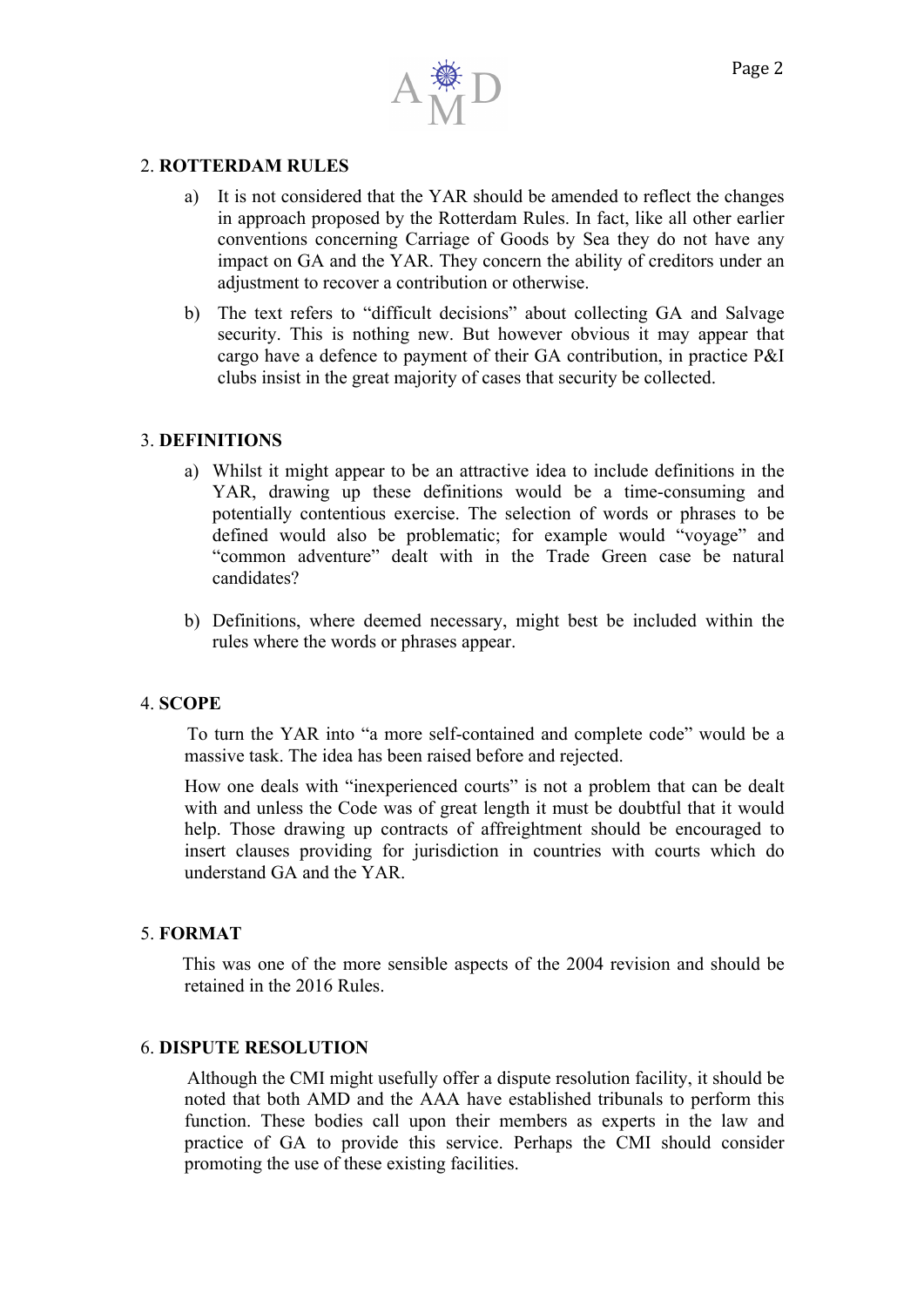

### 7. **ENFORCEMENT**

- a) This idea has been debated before in the discussions before the 94 Rules, but rejected. With regard to liens in particular, it is foreseeable that provisions in the YAR may conflict with local laws at the place of discharge. However it is considered that there would be a significant benefit in including an express provision providing a lien enforceable at the time and place of discharge, particularly in relation to large container carriers.
- c) The use of a standard form of security document would be beneficial but unless it were included as an appendix to the YAR it is likely that it would fall by the wayside as have other attempts to produce standard documentation.

The use of a single standardized document would simplify the collection of security and thus reduce cost. However, it is recognized that the use of a standard form has some challenges; particularly in relation to jurisdiction.

# 8. **ABSORPTION CLAUSES**

The best course of action would be for Hull Underwriters to offer much larger absorption figures and of course offer them to those less fortunate owners who at present do not get them.

It is not considered that there is anything that could be done in the YAR to further assist the reduction in the number of small GAs which get adjusted.

# 9. **PIRACY**

- a) It is considered unnecessary to include specific provisions in the YAR with regard to piracy as allowances will flow from the application of Rule A. However, if it was felt necessary to include provisions it might be preferable for them to be set out in a subset of rules to avoid any possibility that the principles might taint the rules as a whole. This subset of rules might only apply when specifically referenced in the contract of affreightment to create GA by agreement.
- b) It is understood that the only restriction according to English law is that the payment of a ransom is not permitted if it is to be used to finance terrorism. The situation is similar in USA, France and Canada. However, in Denmark it is illegal to pay a ransom to pirates on the basis that it is funding an illegal activity although it is understood that the point has so far not been taken by the authorities. In Germany the payment of a ransom is not illegal as it is considered an "excusatory emergency" when life and property is at risk.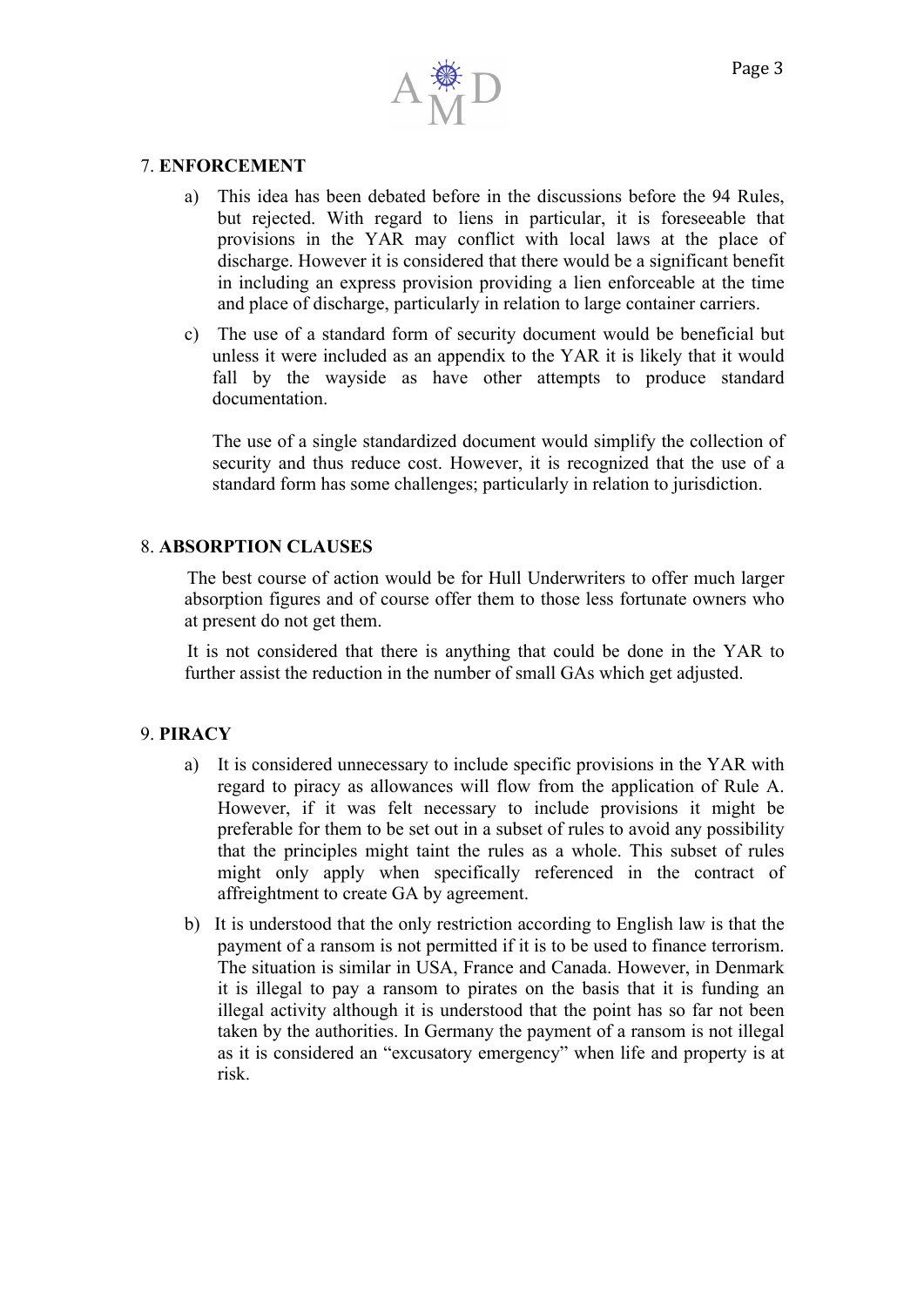

### 10. **COSTS**

- a) People have probably been complaining about about adjusters' fees since Pontius was a pilot. Requiring adjusters to justify their fees by recording hours and work accomplished is not unreasonable but this issue has little to do with the YAR. Also a tariff system, under which fees are expressed as a percentage of the claim, prevails in some adjusting centres.
- b) A single standard security document (which might usefully encompass salvage security) would reduce the cost of collecting security as might be the establishment of market bodies to provide GA security on behalf of all insurers in that market.
- c) Even if adjustments were to be reduced to one page of A4 the underlying work would have to be done and charged for. Attempts have been made on a sporadic basis to produce so-called "short form" adjustments. These have not always met with acceptance from claims examiners.
- d) Such persons usually extend the time and consequent cost of preparing adjustments and should ideally not be employed until after the adjustment has been issued.

# 11. **OTHER MATTERS**

#### a) **SDRS**

When working on the revision which led to the YAR 94 the AIDE (former name of AMD) committee considered having a Rule providing for all adjustments should be prepared in SDRs. At that time, there was much interest in and concern about the currency of the adjustment. Since then the US dollar has reigned supreme and interest in the subject has died away. But will this always be the case? At the moment, despite the weakness of the US economy, alternatives are even less attractive; the Euro, the Pound Sterling and the Yen are all currencies of troubled economies, so people stick to the US dollar. But we must try and look ahead to 2036, twenty years after the introduction of the YAR 2016. Should we consider SDRs again?

The advantages are that, first any possible dispute about the currency of adjustment is removed and second, that the question of interest is disposed of because SDRs have their own interest rate.

This is what it says about them on Wikipedia:

**"Special drawing rights** (**SDRs**) are supplementary foreign exchange reserve assets defined and maintained by the International Monetary Fund (IMF). Not a currency, SDRs instead represent a claim to currency held by IMF member countries for which they may be exchanged. As they can only be exchanged for euros, Japanese yen, pounds sterling, or US dollars, SDRs may actually represent a potential claim on IMF member countries' non-gold foreign exchange reserve assets, which are usually held in those currencies. While they may appear to have a far more important part to play, or, perhaps, an important future role, being the unit of account for the IMF has long been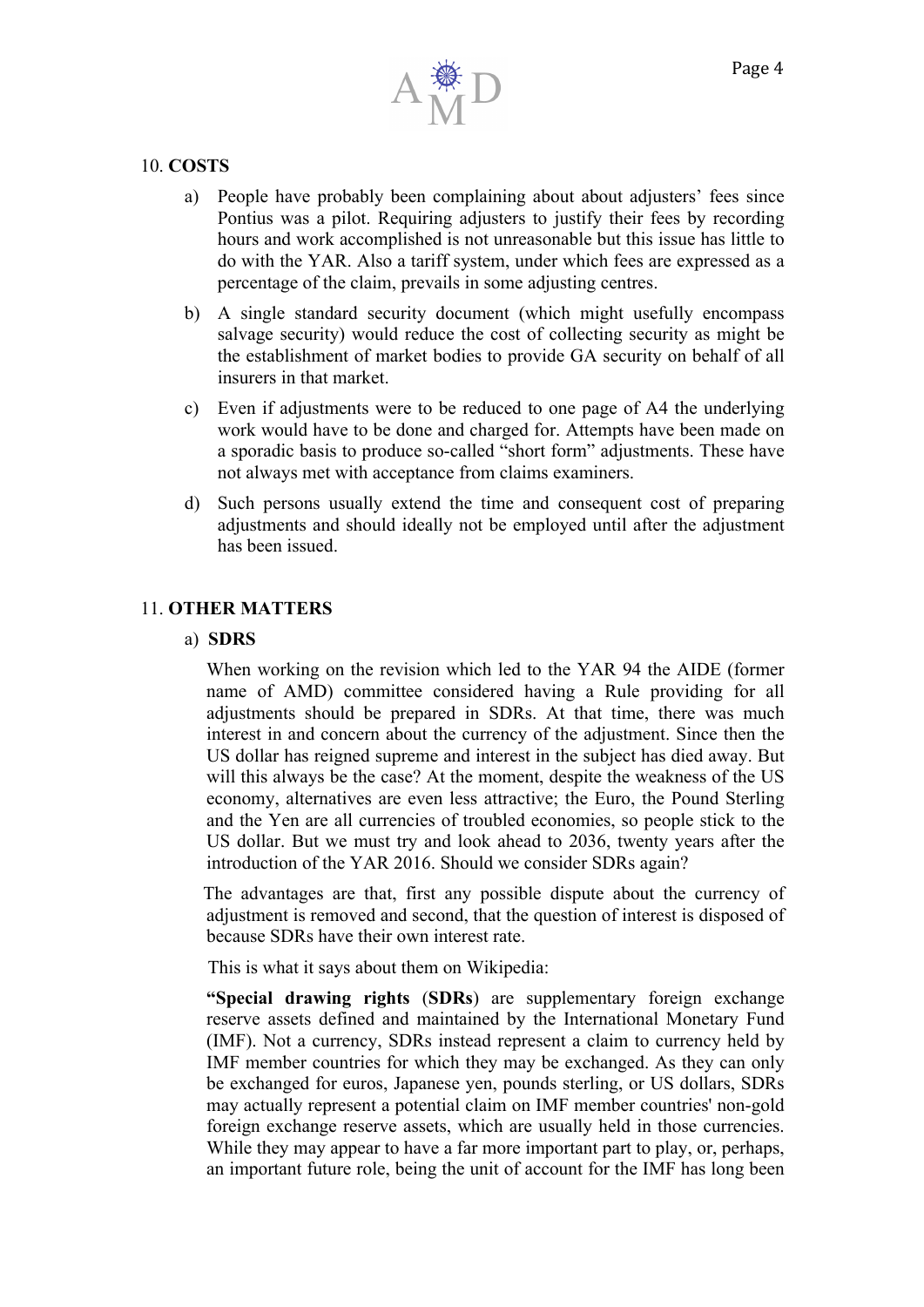

the main function of the SDR.

Created in 1969 to supplement a shortfall of preferred foreign exchange reserve assets, namely gold and the US dollar, the value of a SDR is defined by a weighted currency basket of four major currencies: the US dollar, the euro, the British pound, and the Japanese yen. SDRs are denoted with the ISO 4217 currency code XDR.

SDRs are allocated to countries by the IMF. Private parties do not hold or use them. As of March 2011, the amount of SDRs in existence is around XDR 238.3 billion, but this figure is expected to rise to XDR 476.8 billion by 2013"

#### b) **EXCLUDE SACRIFICES.**

The most radical way to reduce the scope of GA would be to exclude sacrifices from allowance in GA. They are under almost all insurance regimes paid in the first instance by insurers, under English law in accordance with the Marine Insurance Act. So the interest suffering the sacrifice does not remain out of pocket very long and indeed once he has recovered from insurers has little or no continuing interest in any sacrifice dealt with in the adjustment.

There are more Rules about sacrifices than expenses and they probably involve more complicated and therefore expensive estimates and calculations; cost of refloating damage, loss on discharge and reloading of cargo, water and fire damaged cargo. There is also the requirement to add back the "made good" when calculating contributory values.

The Rules about expenses on the other hand are a means of dealing with money expended in a perilous situation, which in the absence of those Rules would give rise to endless disputes.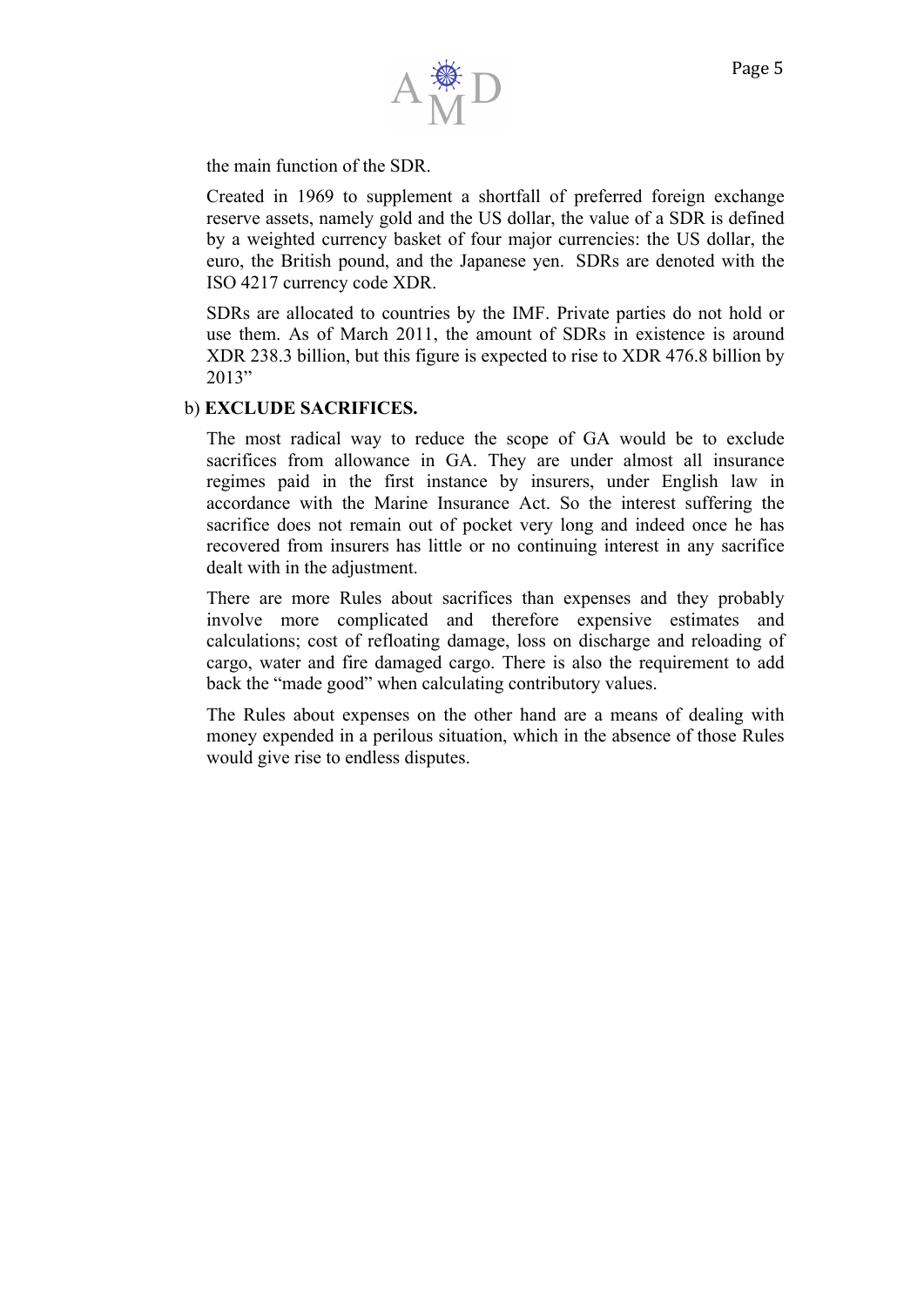

# **SECTION 2 – INTRODUCTORY RULES**

#### **1. RULE OF INTERPRETATION**

This Rule works well in practice and should therefore be left alone.

#### **2. RULE PARAMOUNT**

This Rule should be left unaltered. Any apparent injustice towards those who are innocent of unreasonable conduct may presumably be remedied by a claim under the contract of carriage.

### **3. RULE OF APPLICATION**

This is viewed as a contract of affreightment problem rather than one which can or should be dealt with in the YAR. If contract drafters intend that the latest version of the YAR should apply it would seem an easy matter to indicate just that without nominating a particular edition and adding wording which is uncertain in its effect.

# **SECTION 3 – LETTERED RULES**

#### **1. RULE A.**

No comments.

#### **2. RULE B.**

- 2.1 No known problems with the application of this Rule.
- 2.2 The problem is not with this Rule but in applying Rule XI to tug and tow situations. In particular, how should the wages  $\&$  maintenance of the crew of a tug which has taken its tow to a port of refuge for repairs be dealt with?

# **3. RULE C.**

- 3.1 It is considered that the issue of "loss of market" should not be revisited.
- 3.2 a)  $\&$  b) These amendments would seem to be sensible as clarification.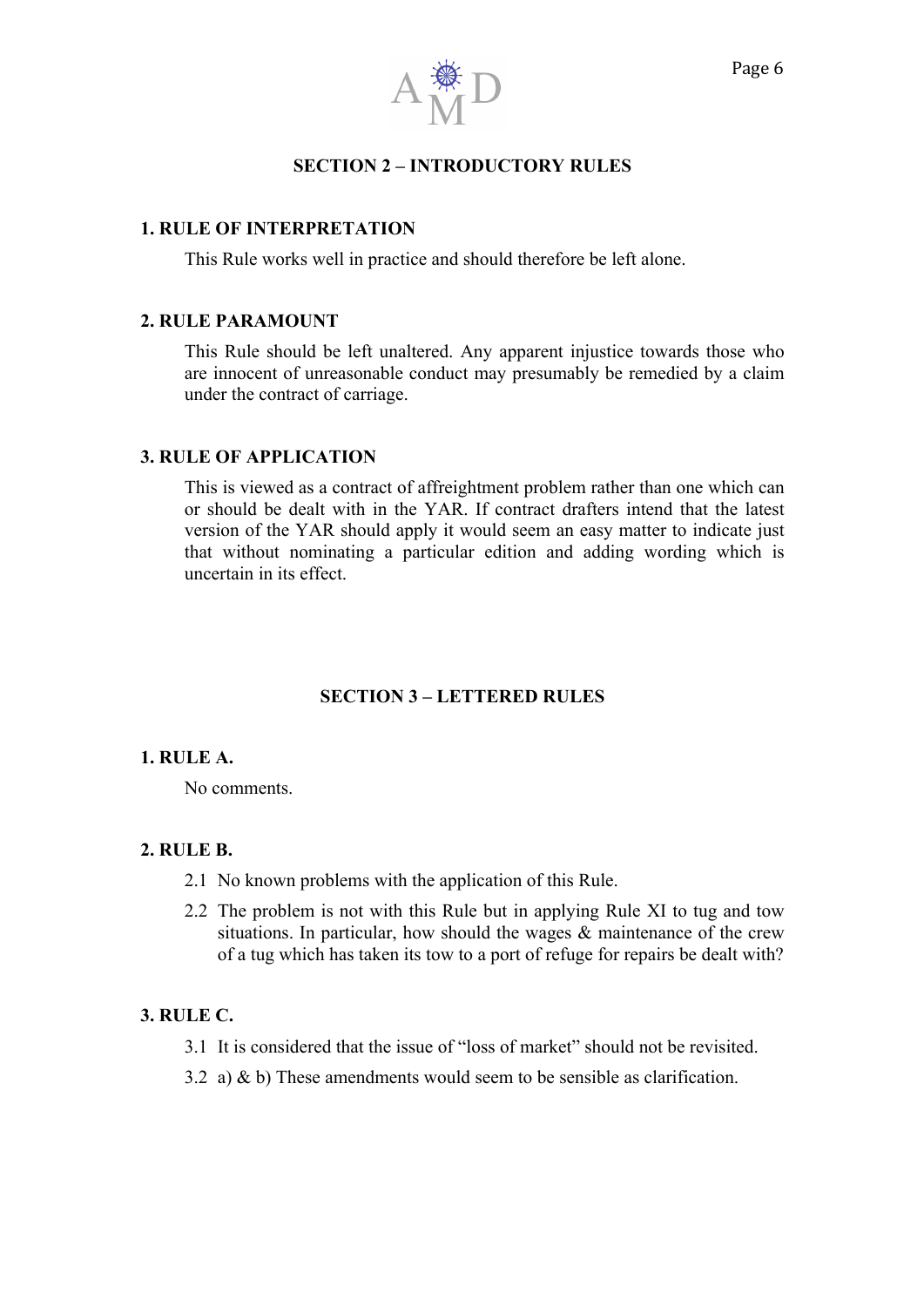

# **4. RULE D.**

See comments under Section 1 item 2.

Before 1994 there was a discussion as to whether a "pay first, sue later" provision could be included in Rule D. This was not met favourably by cargo insurers who were not interested in discussing the idea. However, we see benefits in speeding up settlements under adjustments, among other things.

Consider what the position might be when salvage is involved. It used to be relatively common for shipowners to pay the whole salvage award, ship and other interests' proportions, confident that they could recover the payment in GA and indeed that they could ask for and would normally receive payments on account from cargo. They won't do this now because they are afraid that they will not receive payment from cargo either by way of a payment on account or in the final adjustment. With a "pay now, sue later" provision they might start doing so again. The present position also encourages Lloyd's form salvages rather than towage contracts, which in many cases would be quite suitable and which involve far less costs.

When cargo is delivered damaged the cargo insurer pays the cargo owner for the loss and then commences action to recover from the carrier and his Club. The "pay now, sue later" provision would put the cargo insurer in the same position as with a cargo loss.

It is also worth noting that the "pay first, sue later" concept applies to salvage so why not to GA?

# **5. RULE E.**

- 5.1 It is considered that the time limits are too generous and that the period mentioned in sub-rule 2 ought to be no more than 6 months and that under sub-rule 3 the limit should be 3 months. However, consideration should be given under 3 for the adjusters' estimation to be subject to a requirement that it will be communicated to the contributory interest and be binding unless that interest responds with the required evidence within 2 months.
- 5.2 It might be worthwhile clarifying this point

# **6. RULE F.**

- 6.1 There were endless arguments about "savings to other interests" before 1974 and they should not be resurrected.
- 6.2 a) Whilst the inclusion of substituted losses would appear equitable, they would be difficult and time consuming to adjust.

b) Whilst not aware of any difficulties in this respect, clarification may be in order.

6.3 It seems fundamental that the cost of ordinary voyage expenses saved by reason of the towage or forwarding must be deducted on the basis of equity. General average should avoid providing any party to the adventure with a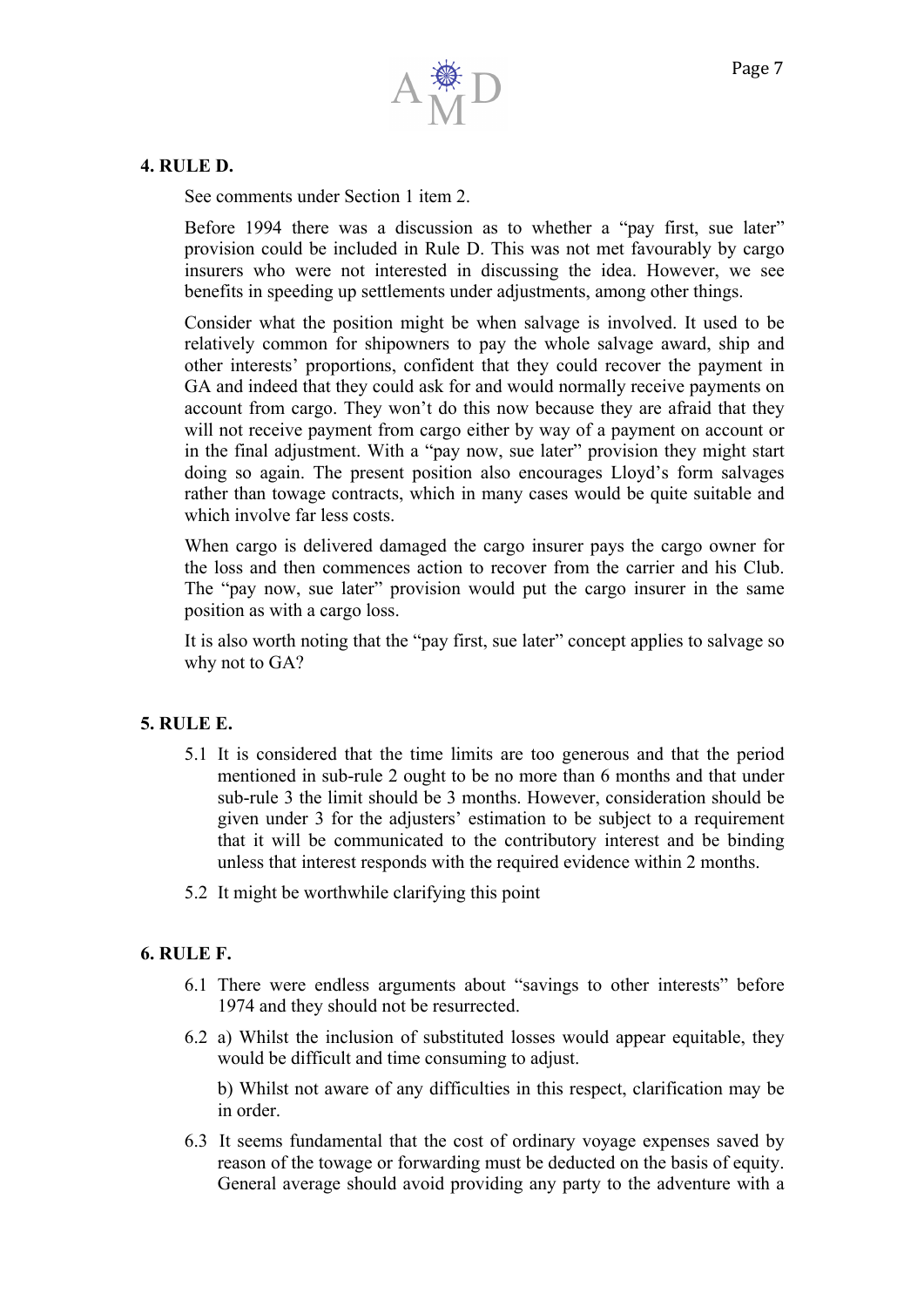

windfall.

# **7. RULE G.**

- 7.1 A good point. It would have to be a fairly flexible formula to apply to every type of vessel from a small coaster to a vast container vessel, but perhaps it should be explored.
- 7.2 As there appears to be a lack of uniformity of practice on this issue, clarification should be considered.
- 7.3 The requirement should be retained if only because it gives the cargo owners the opportunity to take delivery of their cargo at the port of refuge if they have the right to do so.
- 7.4 Whilst it is generally considered that a) is the correct approach, the point should be clarified.
- 7.5 No obvious solution presents itself.

# **SECTION 4 – NUMBERED RULES**

# **1. RULE I**

Prior to 1994 the BMLA disliked this Rule as the proviso "custom of the trade" introduced the question of fault into a numbered Rule. They had a point, but no one else was interested. Should it be raised again?

# **2. RULE II.**

No comments.

# **3. RULE III**

No comments.

#### **4. RULE IV**

The principle should be preserved but preferable language does not readily come to hand. It is considered that that the Rule should be extended to include cargo.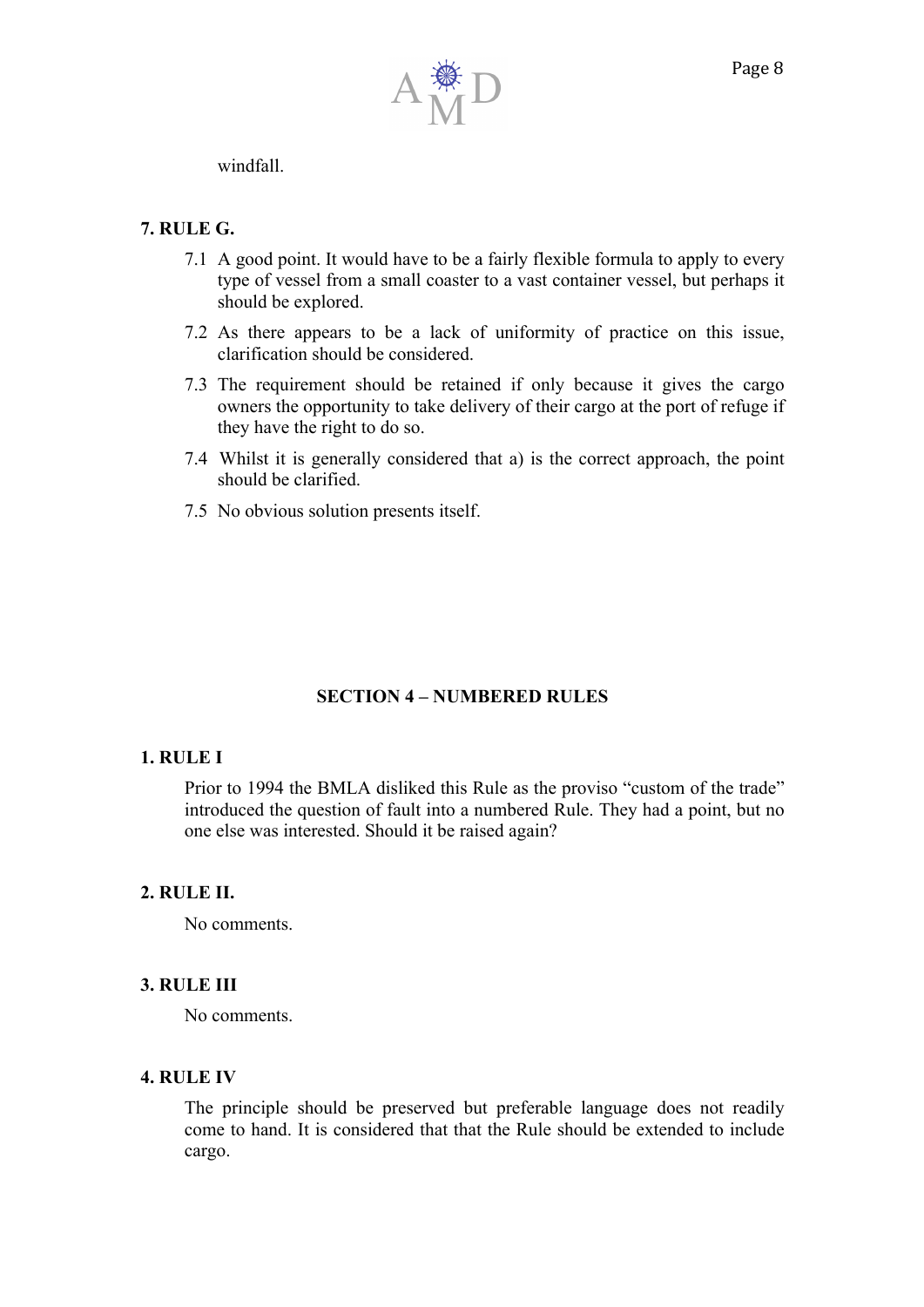

### **5. RULE V**

No comments.

# **6. RULE VI**

6.1

- a) Option iv) is favoured as the adjuster is usually in the best position to decide on the point.
- b) The allowance of Salvage as GA (in instances where each party has discharged its liability directly to the salvor) might only be considered where there have been (i) GA sacrifices, (ii) where there has been damage to the property due to another casualty subsequent to the GA act or (iii) where the values used for the apportionment of the salvage are manifestly wrong.
- c) This would be the sensible course to take.

6.2

- a) Yes if only for the avoidance of doubt.
- b) It is not entirely clear why this idea would encourage co-operation.

# **7. RULE VII**

Yes.

# **8. RULE VIII**

a) and b) Yes

# **9. RULE IX**

No comments.

#### **10. RULE X**

- 10.1 Yes it is considered that the addition of the words in italics would clarify the position.
- 10.2 It is considered that the timing of the discharge in relation to the point of frustration or termination is important. It appears harsh that the cost of discharging cargo ashore to allow a vessel to be drydocked for repairs necessary for the safe prosecution of the voyage is not allowed purely because it is determined some time later that the voyage is frustrated.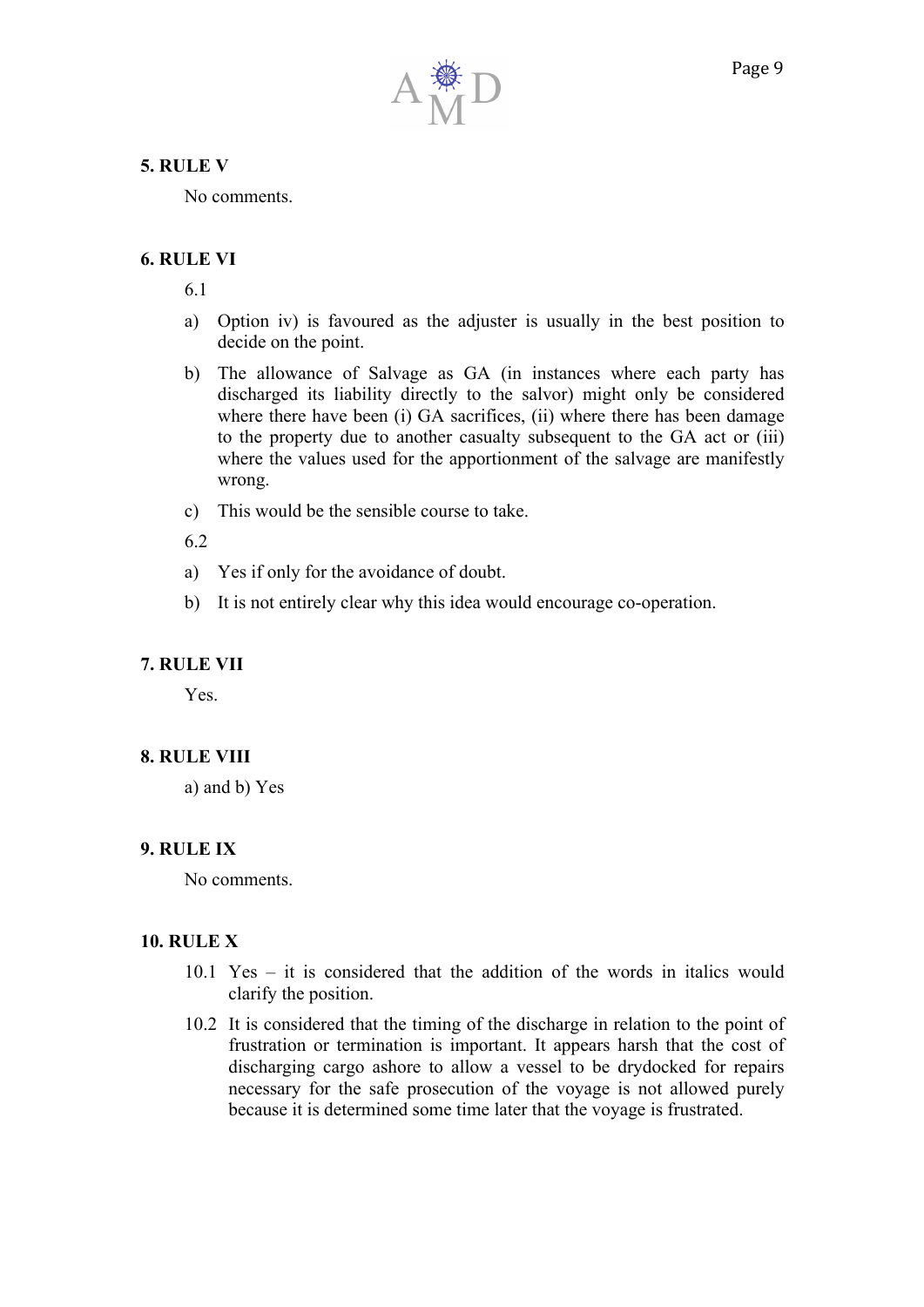

# **11. RULE XI**

- 11.1 To allow wages and maintenance as in 1994 Rules.
- 11.2 In view of the judgement clarification may be desirable.
- 11.3 One of the dangers of clarification is that not all circumstances may be covered – in practice this rule seems to work well.
- 11.4 Yes.
- 11.5 a) No.
	- b) No.

c) This might be a wise clarification.

d) Yes.

# **12. RULE XII**

No comments.

### **13. RULE XIII**

In the interests of modernization and simplification, consideration might be given to the abolition of this rule. In any event it is considered that the final part relating to cleaning and painting is technically out of date.

#### **14. RULE XIV**

- 14.1 No objection to the 2004 change.
- 14.2 No practical difficulties encountered.

#### **15. RULE XV**

No comments.

#### **16. RULE XVI**

This amendment is supported as it gives effect to general practice.

#### **17. RULE XVII**

- 17.1 Yes It would deal with a divergence of international practice.
- 17.2 Whilst it is generally considered that no clarification is required there has been a suggestion that an express exclusion might be of practical assistance in dealing with parties less familiar with the Rules.

Members of the WG have not encountered the specific difficulty in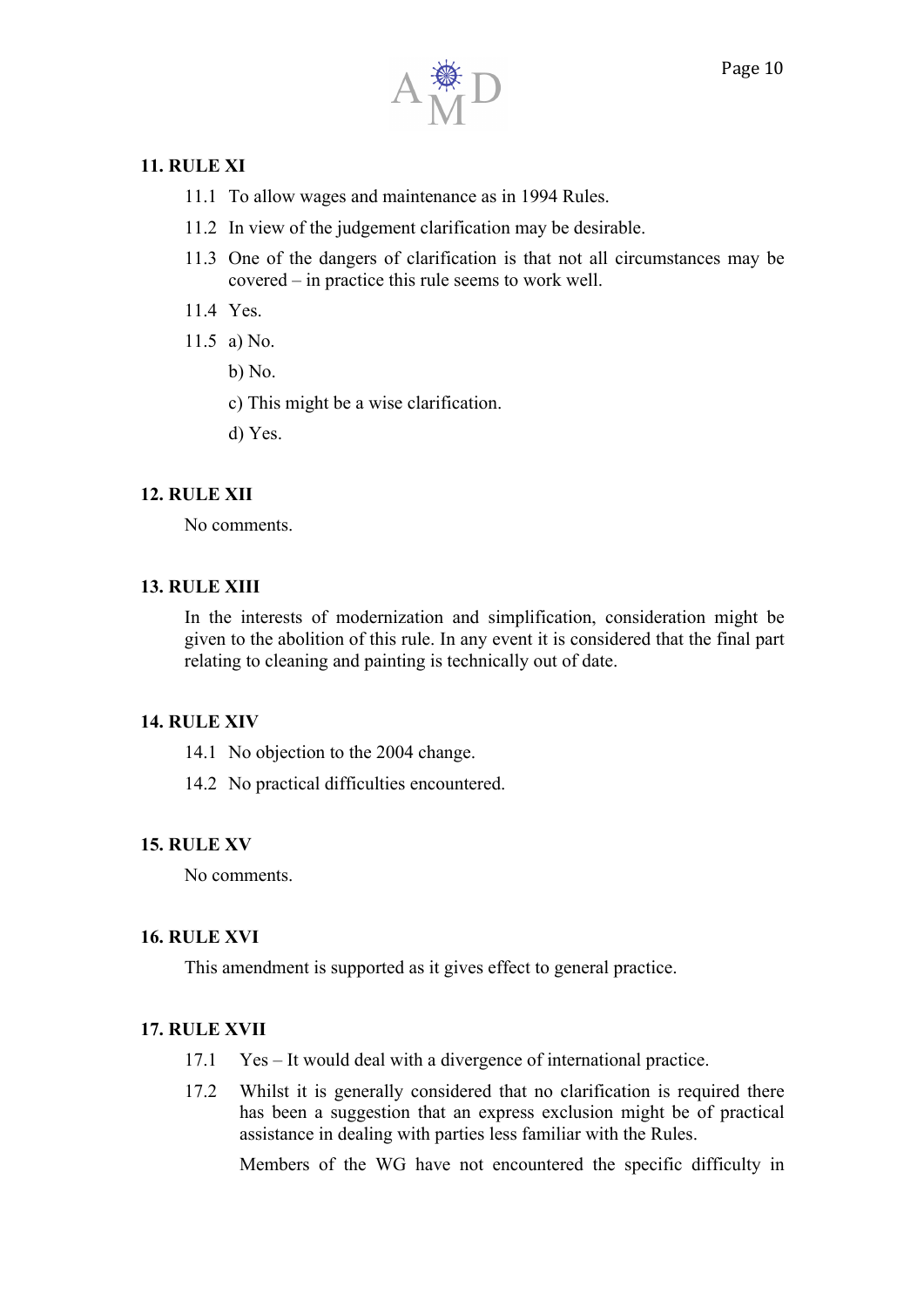

practice but recognize that clarification could be desirable, in which case we would propose the following wording:

"The value of the cargo shall include the cost of insurance and freight unless and insofar as such freight is at the risk of interests other than the cargo, deducting therefrom any *physical* loss or damage suffered by the cargo prior to or at the time of discharge; *no deduction shall be made for loss of market, and any loss or damage sustained or expense incurred by reason of delay, whether on the voyage or subsequently, or any indirect loss whatsoever*."

#### **18. RULE XVIII**

Prior to 1994 it was discovered and debated at length by the AIDE committee that the apportionment of drydock dues etc varied from country to country  $-$  is this an issue that should be dealt with in the Rules?

#### **19. RULE XIX**

No comments.

#### **20. RULE XX**

Whilst it is generally considered that the allowance of commission is outmoded, it is recognized that it may act as an incentive to a shipowner to assume small salvage costs.

#### **21. RULE XXI**

- 12.1 It is agreed that a fixed rate of interest is inappropriate. However, we are not convinced that the CMI setting the rate annually in the way that they do is appropriate; see below.
- 12.2 There are two concerns regarding the method adopted by the CMI to establish the annual rate. Firstly, the rate is based on interest charged by first class commercial banks to shipowners with a good credit rating. As noted in the questionnaire this results in a rate which is not realistic for many shipowners or indeed cargo owners.

Secondly, the CMI establishes the rate some months in advance of the date from which it runs which is unsatisfactory.

It is recognized that there is no easy solution to the problem of establishing interest rates particularly now that LIBOR has been tarnished. However, the utilization of SDRS as the currency of adjustment has an inbuilt advantage that SDRS have their own interest rate which could be adopted in some form for the purpose of this Rule.